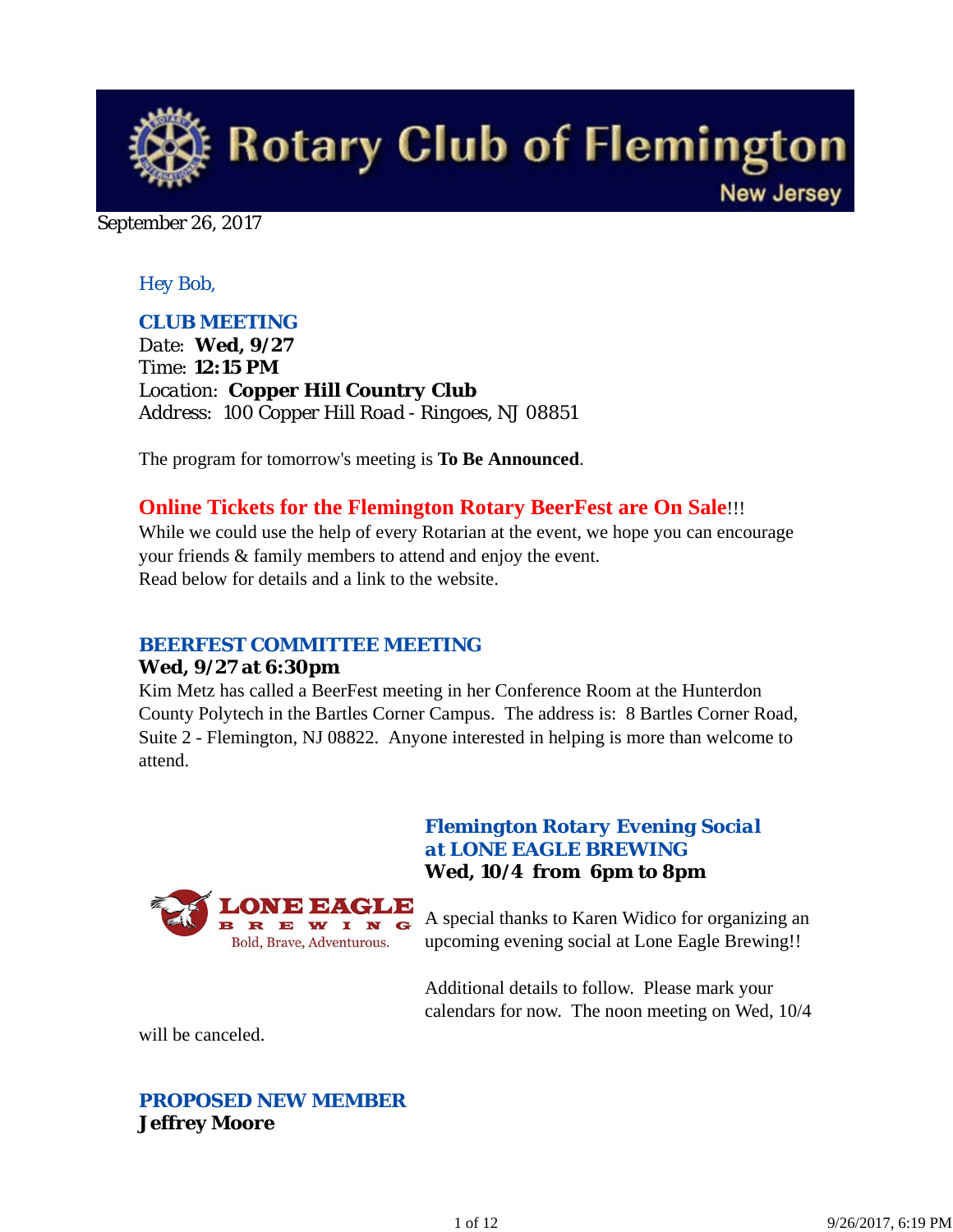The Membership Committee and Board have approved **Jeff Moore** for potential membership in the Rotary Club of Flemington. Jeff has been proposed by Joe Ziegler and has attended several of our club meetings. He would have the proposed classification of "**Education - Secondary**". Jeff is the Superintendent for the Hunterdon Central Regional High School. He resides in Delran, NJ.

Kim will announce this information at the 9/27/2017 lunch meeting. Members have until the end of business on Tuesday, 10/3/2017 to submit a written objection to the board. If no objections are received, Jeff will be eligible for membership and will have his Orientation meeting scheduled.



# *Happy Birthday to JOHN ZULLO*

At the Wednesday, 9/20/17 Flemington Rotary meeting, we were able to wish John Zullo a very **Happy 96th Birthday**!!!

It was great to have John at the meeting and be able to wish him a very Happy Birthday!

# *RIDES for JOHN ZULLO* **From Sandy Clark Updated 9/26/2017**

Five Rotarians have volunteered to drive John Zullo to and from our weekly meetings. John would not be attending meetings on a regular basis if it weren't for this ride sharing. An updated (and tentative) driving schedule for the next several weeks can be seen below. This will be revised as necessary in each weekly E-Monger. Scheduled drivers should contact Sandy Clark at least 24 hours before the Wednesday meeting if they become unable to drive. At the same time, John will call the scheduled driver at least a day in advance if he does not plan to attend the meeting.

#### **Proposed Schedule of Rides for John Zullo**

- Sept. 27 Ken Skowronek
- $\bullet$  Oct. 4 Dick Stothoff
- Oct. 11 Terry Martin
- Oct. 18 Harry Mazujian
- Oct. 25 Sandy Clark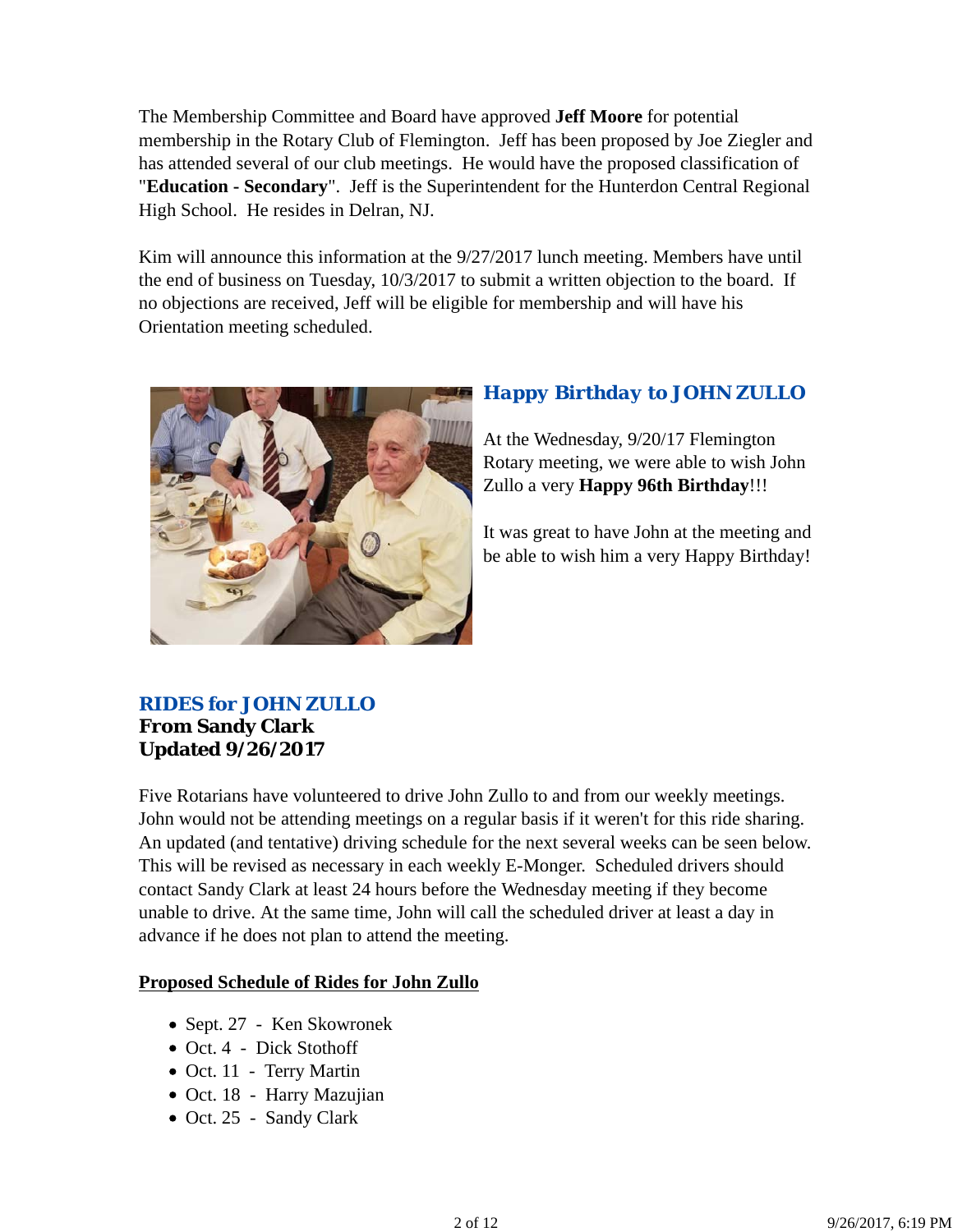• Nov. 1 - Ken Skowronek



#### *FLEMINGTON ROTARY BEERFEST*

**Saturday, October 14, 2017** VIP Session: **12noon** to **1:00pm** General Session: **1:00pm** to **4:30pm** Liberty Village Outlet Marketplace

The **Flemington Rotary BeerFest** is an event that allows participants to taste and sample many different kinds of Craft Beers from a

variety of different Breweries. There will be Live Music from the **Laurie Vosburg Band** to enjoy and food available to purchase.

We plan to have more than **60 beers** from **30 breweries**. **Online TICKETS are now ON SALE!!!!** 



**Click Here** to view the event website for additional details and to purchase tickets.

The event will take place within the open parking area of the **Liberty Village Outlet Marketplace**, located in Flemington, NJ. A limited number of tickets will be offered in two different tasting sessions.

**Sponsorship Opportunities!** We hope you will consider sponsoring the event! **Click Here** to download the **Sponsor Registration Form**, which includes an explanation of the different sponsor levels.

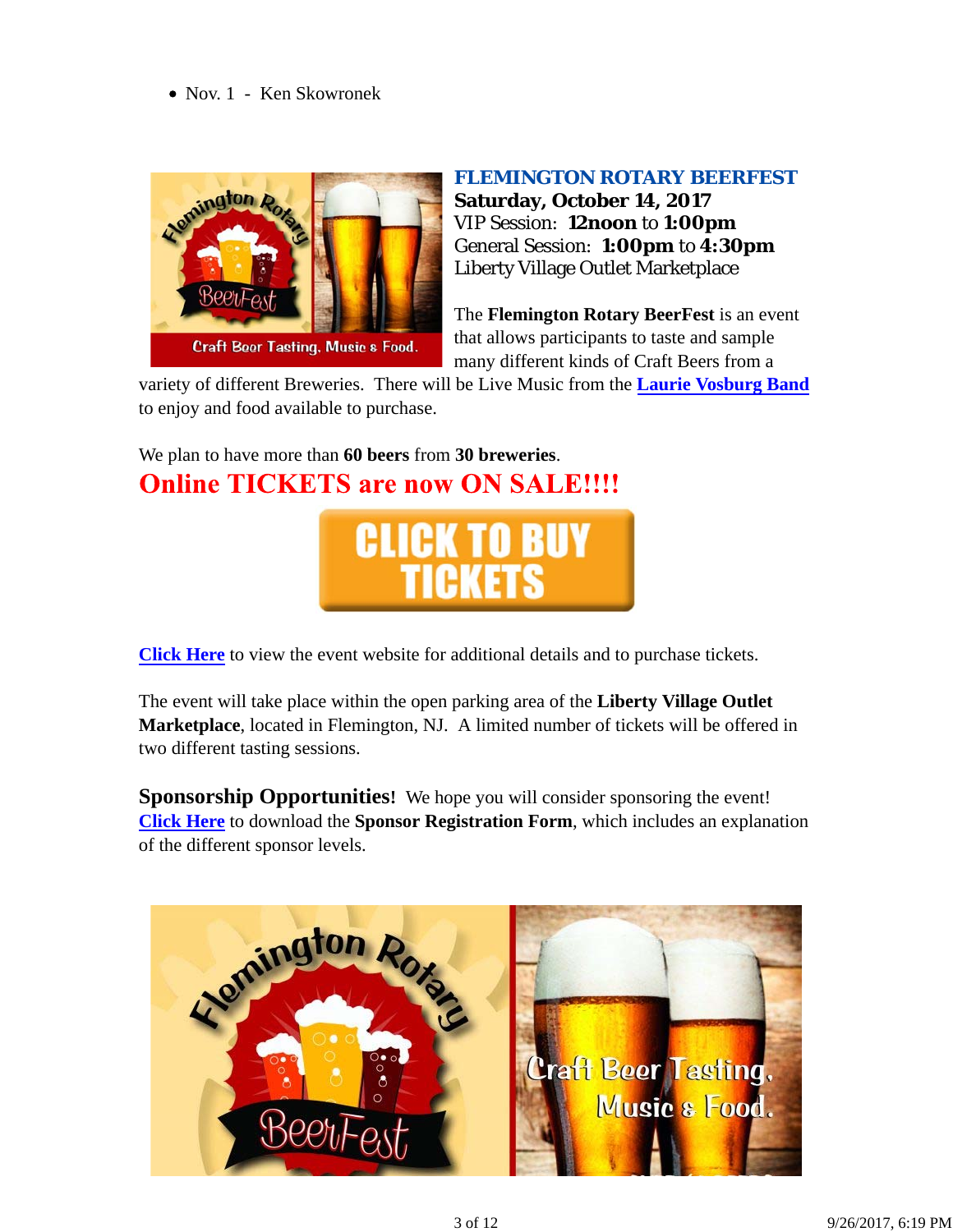

For Tickets<sup>\*</sup> or Further Information www.FlemingtonRotaryNJ.org



## *Flemington Rotary BeerFest* **Update on Breweries On Board to Date** Current As of 9/19/2017

SALES ONLY<br>LIMITED QUANTITY

We wanted to share the final list of Brewing Companies attending the BeerFest. **Click Here** to view the list of breweries, cideries plus distillery that are on board to date to attend the Flemington

Rotary BeerFest on Saturday, October 14th.

The following is the current list of **Breweries** attending:

- 1. **Allagash Brewing Co.**
- 2. **Cigar City Brewing**
- 3. **Conclave Brewing \*\***
- 4. **Demented Brewing**
- 5. **Dogfish Head Craft Brewery**
- 6. **Flounder Brewing Co.**
- 7. **Flying Dog Brewery**
- 8. **Founders Brewing Co.**
- 9. **Lancaster Brewing Co.**
- 10. **Lagunitas Brewing**
- 11. **Lone Eagle Brewing \*\***
- 12. **Neshaminy Creek Brewing**
- 13. **Oskar Blues Brewery**
- 14. **Pinelands Brewing Company**
- 15. **River Horse Brewing**
- 16. **Rogue**
- 17. **Schlafly Beer**
- 18. **Sixpoint Brewery**
- 19. **Smuttynose**
- 20. **Stone Brewing Co.**
- 21. **Three 3's Brewing**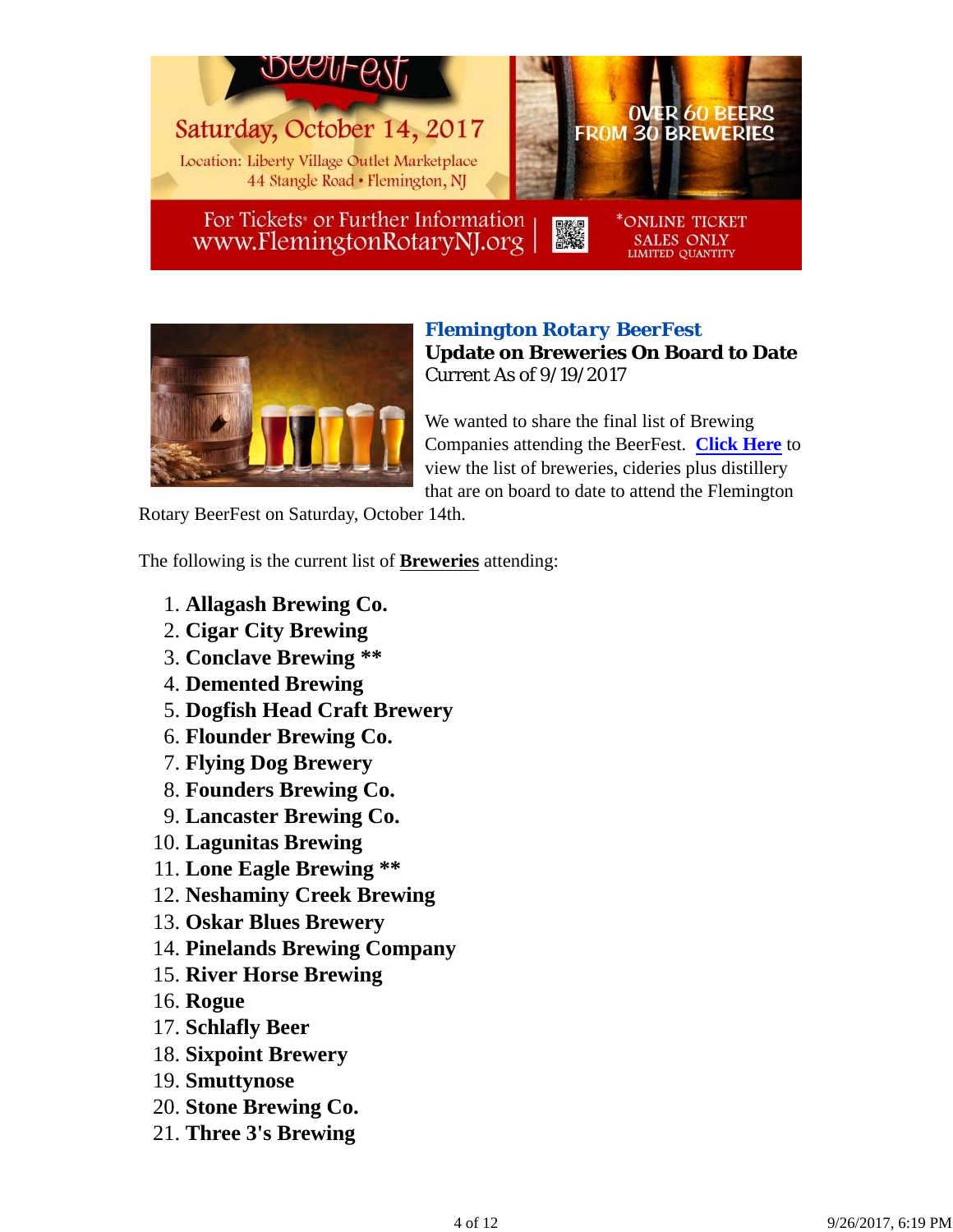- 22. **Troegs Brewing Co.**
- 23. **Two Roads Brewing Co.**

# 24. **Weyerbacher Brewing**

\*\*Note: The breweries listed with "**\*\***" above will have a special beer during the VIP Session.

The following is the current list of **Cideries** attending:

- 1. **Alltech Lexington Brewing & Distilling Co.**
- 2. **Austin Eastciders**
- 3. **Bad Seed Cider Co.**
- 4. **Ironbound Hard Cider**
- 5. **Mighty Swell Sparkling Cocktails**
- 6. **Wyndridge Farm**

The following is the **Distillery** attending:

# 1. **Skunktown Distillery**



*Boy Scouts of America Washington Crossing Council Hunterdon County - Distinguished Citizen Honoring Sheriff FRED BROWN* Date: **Wednesday, October 4** Reception: **6:30pm** Program: **7:00pm** Location: **H.C.R.H.S. Auditorium** 84 Route 31 - Flemington, NJ 08822

On Wednesday, October 4th, the Washington Crossing Council of the Boy Scouts of America will be holding their annual Hunterdon County "Distinguished Citizen Award" event. This year's honoree is **Sheriff Fred Brown**, who is a Past-President of the Flemington Rotary Club. The events keynote speaker will be the world renowned entrepreneur and astronaut Greg Olsen, who will speak about his life experiences.

The event raises much needed funds to support the many outstanding programs offered to Hunterdon County youth involved with Boy Scouts of America.

Tickets are available for \$35 per person. **Click Here** to purchase tickets online via Eventbrite.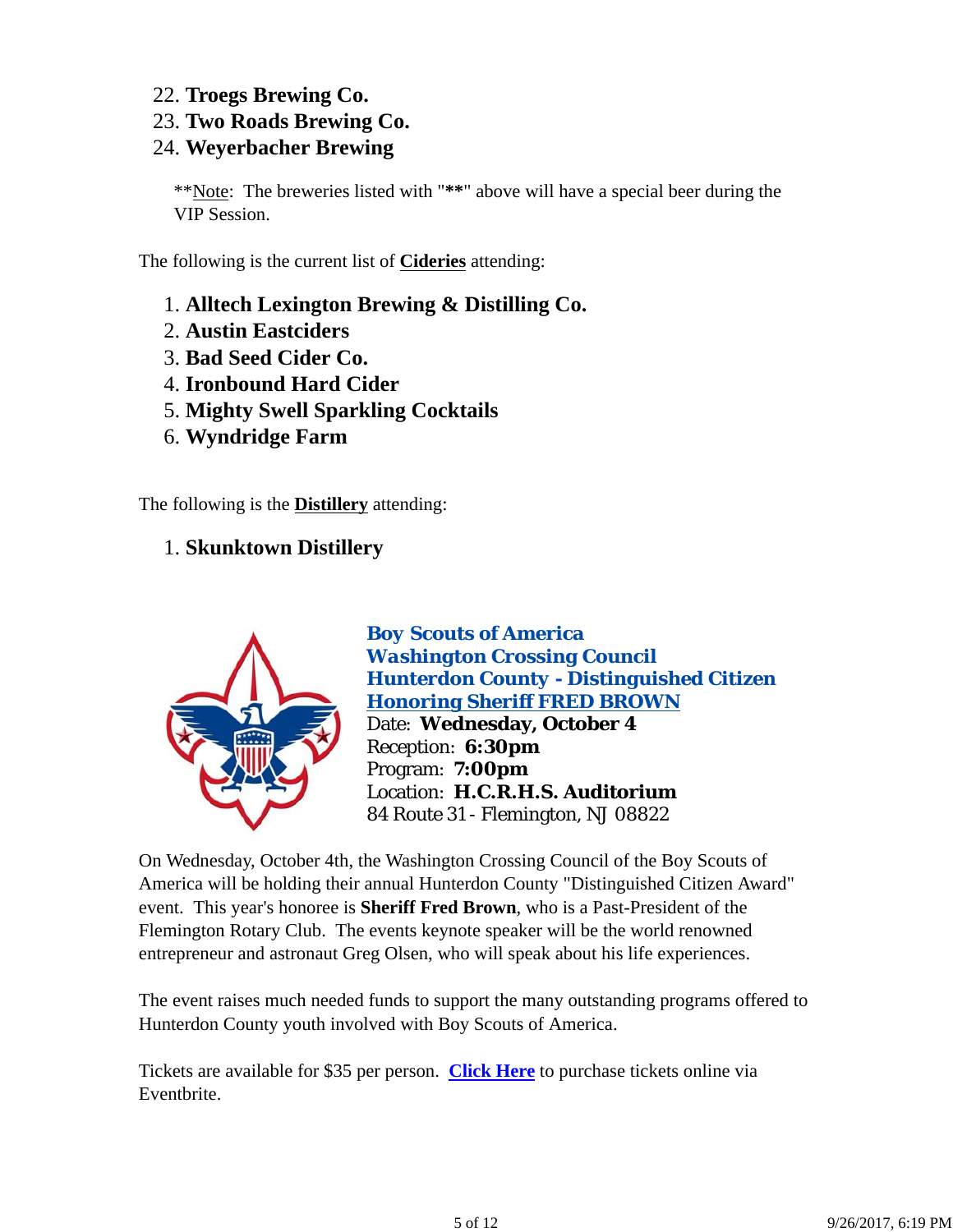# *Joint HUNTERDON COUNTY ROTARY MEETING*

Date: **Thursday, November 9** Time: **5:30pm to 7pm** Location: To Be Determined Cost: Estimated at **\$25 per Person**

A joint meeting is currently being planned for the Hunterdon County Rotary Clubs. Since the date is a few days before Veterans Day, the speakers will be a group of WWII and Vietnam War Veterans. The evening will include appetizers, but no actual dinner is being planned. More details to follow as they become available.



### *Find us on Facebook*

Click the image to the left to connect with the Rotary Club of Flemington, NJ on Facebook.



### *The Flemington Rotary MEMBER DIRECTORY Is Updated on the Website*

A PDF copy of the Club Directory kept on the club website, located on the password protected "**Members Only**" page. To access this, simply goto **www.FlemingtonRotaryNJ.org** and click on "Members

Only" in the upper left. The page is password protected. If you do not have the password, simply email us and request it.

If you see any updates that need to be made (a change of address, email, phone number, something is not listed correctly, etc.), please email Sandy Clark and request any changes to be made. **Click Here** to generate an email to Sandy.



# *SPEAKERS & PROGRAMS BEING SOUGHT*

Mick Schaible is looking for some ideas for upcoming meeting programs and speakers. If you have any leads, please pass them onto Mick, who will follow-up to schedule the speaker.

**Click here** to generate an email directly to Mick.



# *HUNTERDON COUNTY CHAMBER OF COMMERCE*

As you know, the Rotary Club of Flemington is a member of the H.C. Chamber of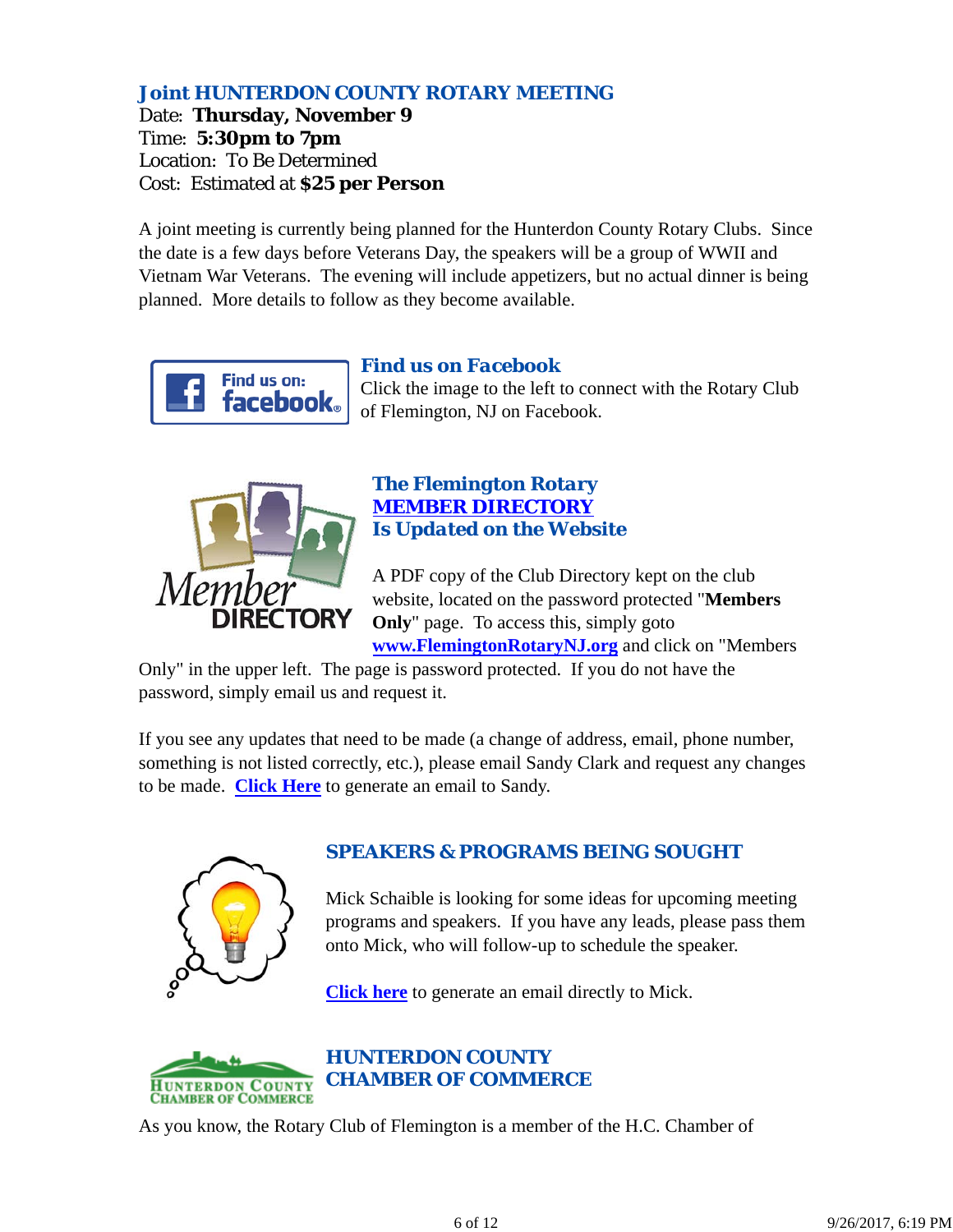Commerce. This enables all Rotarians the ability to attend a Chamber function as a "member". If someone asks you what your business is, you would explain that you are a member representing the Rotary Club of Flemington. **Click Here** to visit the Chamber website for a listing of upcoming events.

#### *ROTARY DISTRICT 7510 NEWS*

**Click Here** to read the current news from our Rotary District 7510.

## *UPCOMING DATES TO NOTE:*

Wed, 10/04: **Evening Social Event** at **Lone Eagle Brewing Co**. There will NOT be a regular lunch meeting this day. The lunch meeting is canceled in lieu of the evening social event. Wed, 10/11: District Governor Official Visit. Wed, 10/18: TBA Wed, 10/25: TBA

Wed,  $11/01$ : Ken Hayes - Acquasurvey...unexploded bombs in Laos and the construction of a school there.

Wed, 11/08: TBA Wed, 11/15: TBA Wed, 11/22: TBA Wed, 11/29: TBA

**Next RCOF Board Meeting:** Wed, 10/18 at 5:30 PM (Usually the 3<sup>rd</sup> Wed). **Next Membership Meeting:** Wed, 10/11 at 1:30 PM (Usually the 2<sup>nd</sup> Wed).

**Upcoming RCOF Club Events, Fundraisers, Fellowship Events, Etc**.: 10/14/17 (Sat): **Flemington Rotary BeerFest**.

**Rotary District 7510 Events & Functions:** To Be Announced.

## *COMMITTEE LIST:*

**Click Here** to download the listing of all current Club Committee's and its members.

#### *"MEMBERS ONLY" WEBSITE:*

## **Click Here for the Members Only section of the website to find:**

- 1) The "Membership Proposal Form" to propose a new member.
- 2) New Member Information.
- 3) An Online Copy of the Club Membership Directory.
- 4) A Link to All Photos Albums of the Club.

## *ROTARY WEBSITE LINKS:*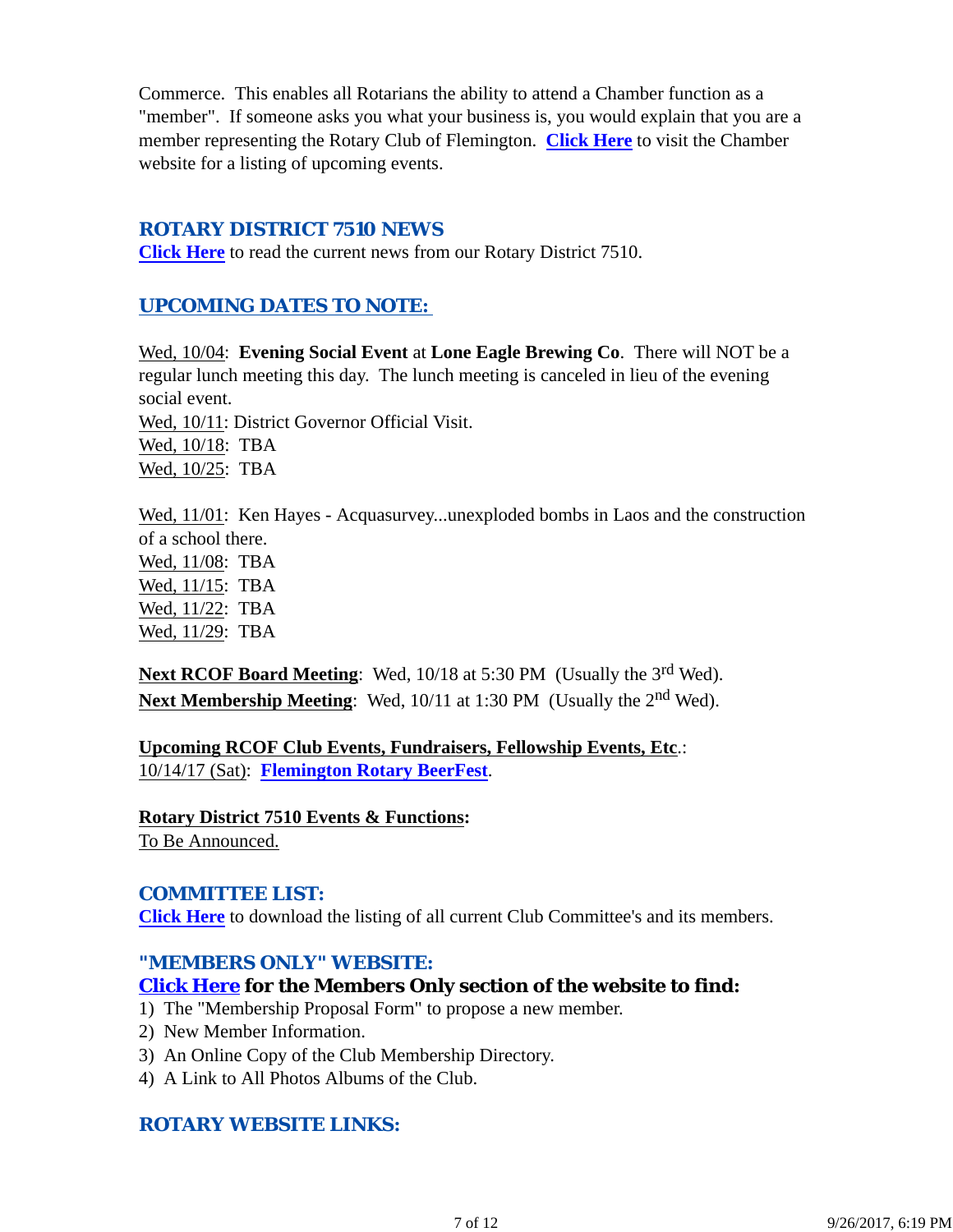Rotary International: **www.Rotary.org** Rotary District 7510: **www.RotaryNJ.org**

## *NEARBY ROTARY CLUB MEETINGS:*

As A Rotarian, you are Welcome to attend a Rotary Club meeting anywhere in the world. Click here for the Rotary Club Locator App. Or see below for some local meetings:

#### Mondays

**Lambertville/New Hope** (6:30 pm) - Lambertville Station Restaurant; 11 Bridge Street, Lambertville NJ 08530

**Piscataway** (12:15 pm) - Radisson Hotel; 21 Kingsbridge Road, Piscataway, NJ 08854

#### **Tuesdays**

**Whitehouse** (12:15 pm) - Max's 22; 456 Route 22 West, Whitehouse Station, NJ 08889 **Princeton** (12:15 pm) - The Nassau Club; 6 Mercer Street, Princeton, NJ 08540 **Bridgewater-Bound Brook** (12:15 pm) - Arbor Glenn; 100 Monroe St, Bridgewater 08807

#### Wednesdays

**Branchburg Township** (7:30 am): Stoney Brook Grille; 1285 Route 28, North Branch, NJ 08876

**Flemington** (12:15pm): Copper Hill Country Club; 100 Copper Hill Road, Ringoes, NJ 08851

**Hillsborough Township** (6:15 pm): Pheasant's Landing; 311 Amwell Road (Rt. 514), Hillsborough, NJ 08844

#### Thursdays

**Clinton Sunrise** (7:30 am): Clinton Fire Department; New Street, Clinton, NJ 08809 **Somerville/Bridgewater** (12:15 pm): Bridgewater Manor; 1251 US Highway 202/206, Bridgewater, NJ 08807

**Trenton** (12:15 pm): Freddie's Tavern; 12 Railroad Avenue, West Trenton, NJ 08628

#### Fridays

**North Hunterdon** (12:15 pm): Beaver Brook County Club; 25 County Club Drive, Annandale, NJ 08801

**Princeton Corridor** (12:15pm): Hyatt Regency; 102 Carnegie Center, Rt. 1 North, Princeton, NJ 08540

#### eClub

**Rotary eClub of Hunterdon Horizon**: View website for meetings or online makeups.

# RI President's Call for Action in **2017-2018**: **"Rotary: Making a Difference" Rotary Club of Flemington - Our 94th Year**

Founded October 3, 1923 \* Charter #1529 \* District 7510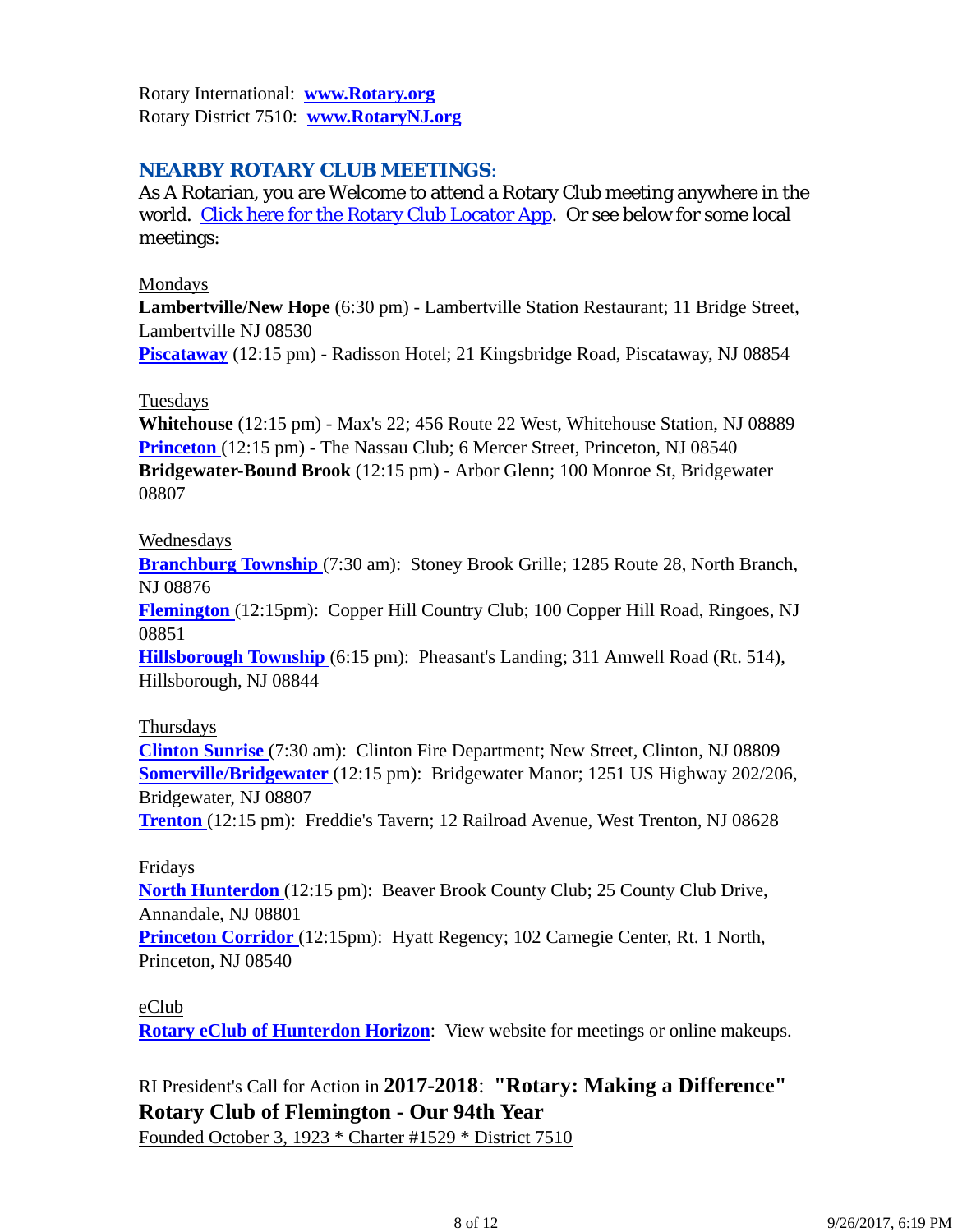| <b>Club President</b>                    | <b>Kim Metz</b>                                               |
|------------------------------------------|---------------------------------------------------------------|
| President-Elect                          | **Open**                                                      |
| Secretary                                | <b>Kyle Fogarty</b>                                           |
| Treasurer, General                       | <b>Nik Kritharis</b>                                          |
| Treasurer, Lunch                         | <b>Ken Skowronek</b>                                          |
| <b>Board Member</b>                      | <b>D.J. Wright</b> (immediate Past-President)                 |
| <b>Board Member</b>                      | <b>Sandy Clark</b>                                            |
| <b>Board Member</b>                      | <b>Joe Ziegler</b>                                            |
| Sergeant-at-Arms                         | <b>Dianne Durland</b>                                         |
| R.I. President                           | <b>Ian H.S. Riseley</b> (Sandringham, Victoria,<br>Australia) |
| District Governor (DG)                   | <b>Bob Zeglarski</b> (Roselle-Rosselle Park)                  |
| District Governor Elect (DGE)            | <b>John Shockley</b> (Hillsborough)                           |
| District Governor Nomimee (DGN)          | <b>Ann Walko</b> (Watchung-Warren)                            |
| <b>Assistant District Governor (ADG)</b> | Albert Varga (Lambertville-New Hope)                          |

Club Meetings: **Wednesday, 12:15 pm, Copper Hill Country Club** 100 Copper Hill Road, Ringoes 08551



**MISSION STATEMENT:** The mission of Rotary International is to assist and guide Rotarians and Rotary clubs to accomplish the Object of Rotary to ensure Rotary's continuing relevance and to help build a better world, emphasizing service activities by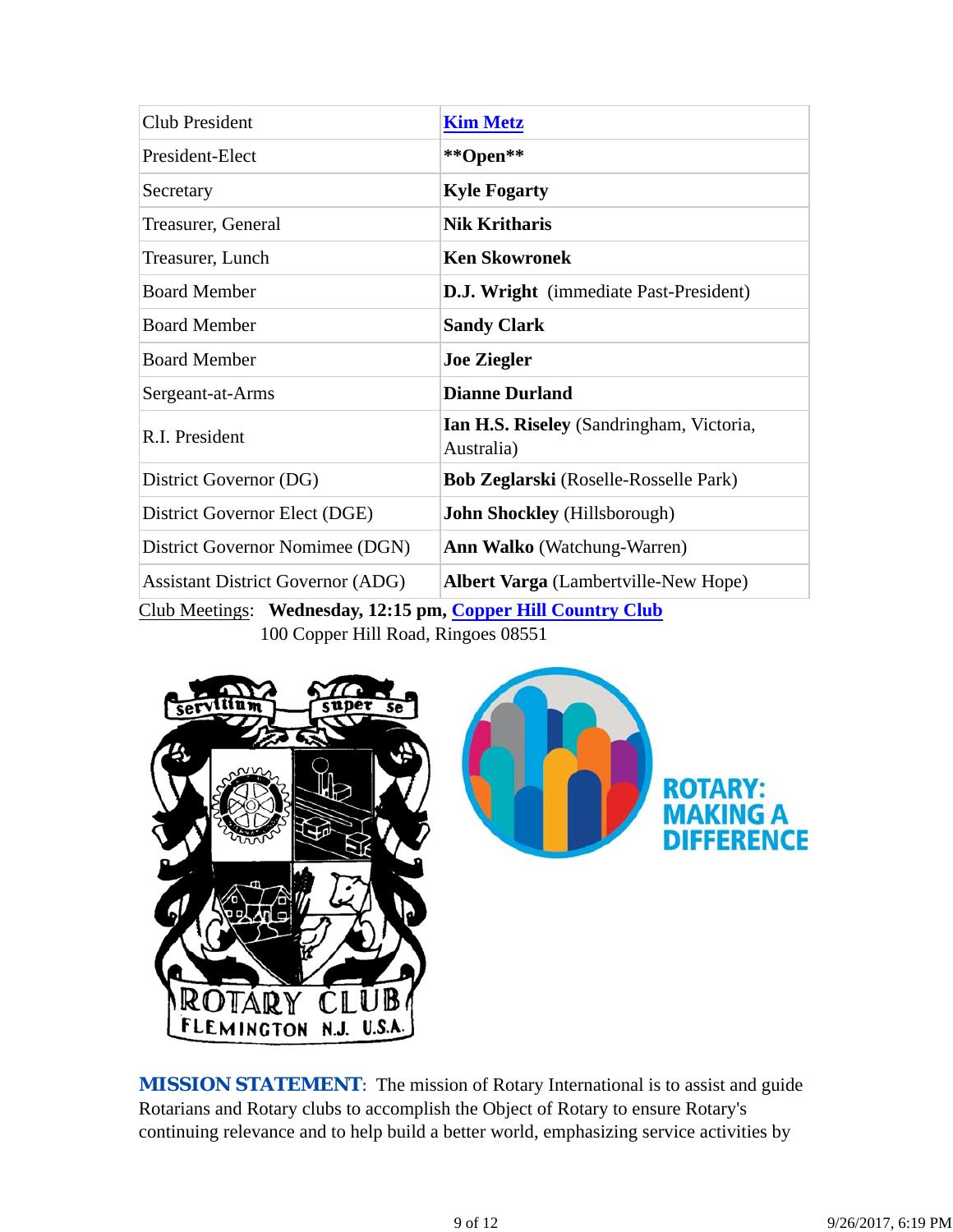individuals and groups that enhance the quality of life and human dignity, encouraging high ethical standards, and creating greater understanding among all people to advance the search for peace in the world.

**THE OBJECT OF ROTARY:** The object of Rotary is to encourage and foster the ideal of service as a basis of worthy enterprise and, in particular, to encourage and foster:

**1st**: The development of acquaintance as an opportunity for service;

**2nd**: High ethical standards in business and professions, the recognition of the worthiness of all useful occupations, and the dignifying of each Rotarian's occupation as an opportunity to serve society;

**3rd**: The application of the ideal of service in each Rotarian's personal, business and community life;

**4th**: The advancement of international understanding, goodwill, and peace through a world fellowship of business and professional persons united in the ideal of service.

## **THE 4-WAY TEST:** "Of the things we think, say or do:

- **1st**: Is it the Truth?
- 2<sup>nd</sup>: Is it Fair to all concerned?
- **3rd**: Will it build goodwill and better friendships?
- **4th**: Will it be beneficial to all concerned?"

## *ROTARY's AVENUE'S OF SERVICE*:

**1)** Through **Club Service**, we have fun, build lasting friendships, and make sure that our club runs well.

**2)** Through **Vocational Service**, we volunteer our professional skills to serve others and promote integrity in everything we do.

**3)** Through **Community Service**, we address local needs and work with our community to bring lasting improvements.

**4)** Through **International Service**, we meet humanitarian needs around the globe and promote world understanding and peace.

**5)** Through **Youth Service**, we work with young people to help them become the next generation of leaders, visionaries, and peacemakers.

# **2017-2018 CLUB MEMBER ROSTER Rotary Club of Flemington, NJ**

Current Number of Members: 38

| <b>Rotarian</b>             | <b>Member Since</b> | <b>Classification</b>           |
|-----------------------------|---------------------|---------------------------------|
| Bohler, Herbert C. (Herb)   | 1977                | <b>Specialty Advertising</b>    |
| Boynton, Adam               | 2016                | <b>Church / Social Services</b> |
| Chittenden, Robert L. (Bob) | 2003                | M.E.F.P. Consulting Engineering |
| Clark, Arthur L. (Sandy)    | 1987                | Printing                        |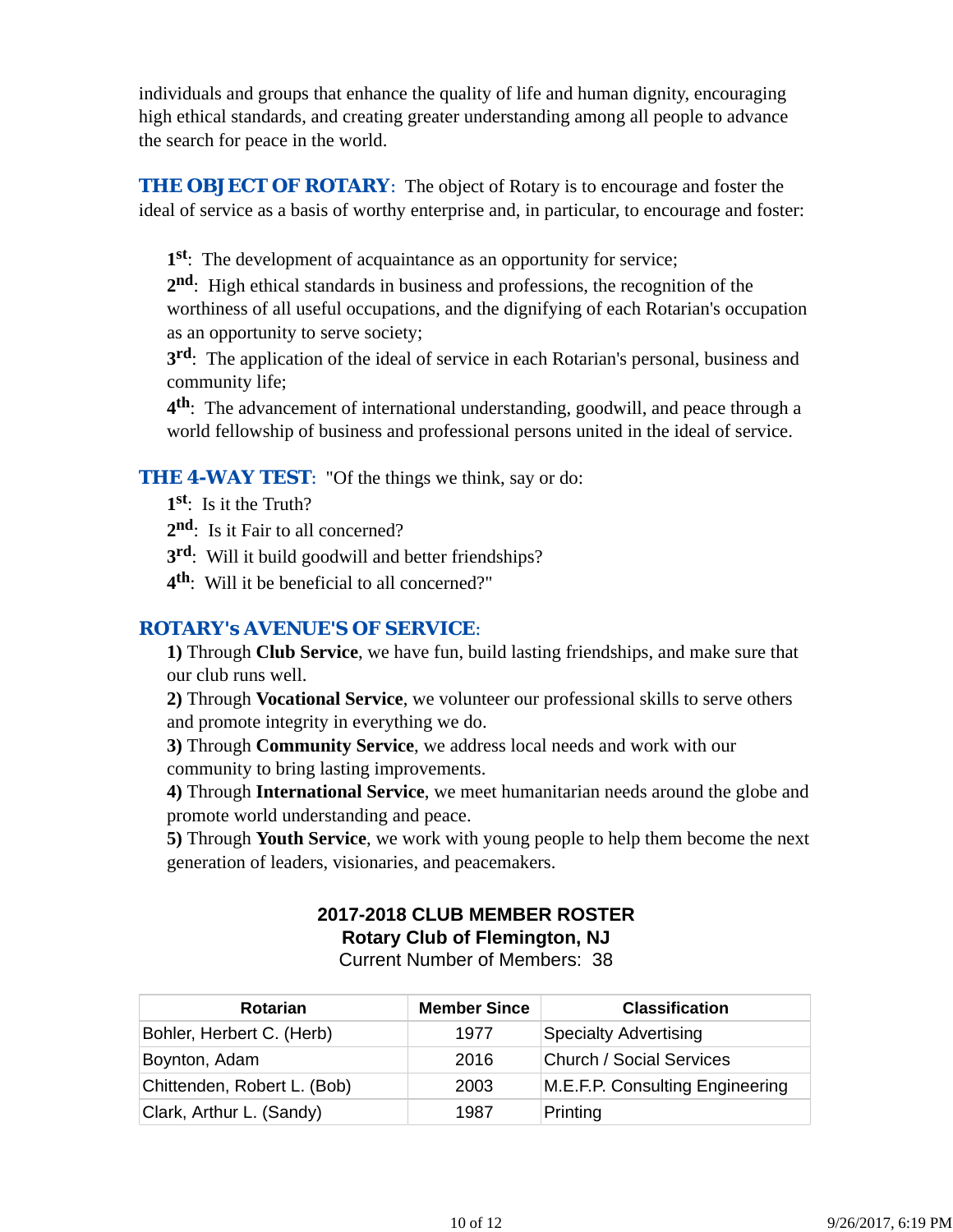| Davidson, James G. (Jim)          | 2002 | <b>Rubber Products</b>            |
|-----------------------------------|------|-----------------------------------|
| del Campo, Ann                    | 2016 | <b>Scientist &amp; Farmer</b>     |
| <b>Durland, Dianne</b>            | 2017 | <b>Community Banking</b>          |
| Ferrari, Frederick J. (Fred)      | 1964 | Orthodontia                       |
| Fisher, Charles H. (Charlie)      | 1961 | <b>Funeral Services</b>           |
| Fisher, Thomas H. (Tom)           | 2012 | Property & Casualty Insurance     |
| Fogarty, Kyle M.                  | 2017 | <b>Financial Advisor</b>          |
| Harrison, Jeffrey (Jeff)          | 1996 | Psychotherapy                     |
| <b>Hyatt, Frederic D. (Fred)</b>  | 2017 | <b>Retired - Aerospace</b>        |
| Kamnitsis, Christopher P. (Chris) | 2001 | <b>Financial Planning</b>         |
| Kritharis, Nikolaos (Nik)         | 2016 | Dentistry                         |
| Liebross, Ira                     | 1997 | <b>Family Medicine</b>            |
| Loew, Darren                      | 2002 | Orthodontics                      |
| Martin, Teresa (Terry)            | 1993 | Solid Waste/Recycling             |
| Mazujian, Harry                   | 2004 | Clergy                            |
| McWilliams, Nancy                 | 1992 | Psychotherapy                     |
| Metz, Kim                         | 2007 | <b>Technical Education</b>        |
| Muller, George D.                 | 1964 | <b>Cut Glass Manufacturing</b>    |
| Newland, Robert D. (Bob)          | 1998 | Insurance                         |
| Ownes, Terry M.                   | 1987 | <b>Floor Covering</b>             |
| Phelan, Christopher J. (Chris)    | 2009 | <b>Chamber Of Commerce</b>        |
| Randolph, R. Wayne                | 1982 | <b>Veterinary Medicine</b>        |
| Ruberto, Johanna S.               | 2016 | <b>High School Administration</b> |
| Schaible, R. Michael (Mick)       | 1998 | <b>Appraisal Services</b>         |
| Skowronek, Kenneth J. (Ken)       | 1994 | <b>Family Law</b>                 |
| Sollner, Richard F. (Dick)        | 1962 | Air Transportation                |
| Stothoff, Richard H. (Dick)       | 1966 | Sanitary Engineering              |
| Widico, Karen A.                  | 1997 | <b>Public Health Services</b>     |
| Williams, Gwen                    | 1991 | Purchasing/Manufacturing          |
| Wise, Robert (Bob)                | 1992 | <b>Hospital Administration</b>    |
| Woske, Harry                      | 1977 | Cardiology                        |
| Wright, Daniel J. (D.J.)          | 2003 | <b>Funeral Services</b>           |
| Ziegler, Joseph E. (Joe)          | 1988 | <b>Investment Advisor</b>         |
| Zullo, John J. (Johnnie)          | 1987 | <b>Chemical Engineering</b>       |